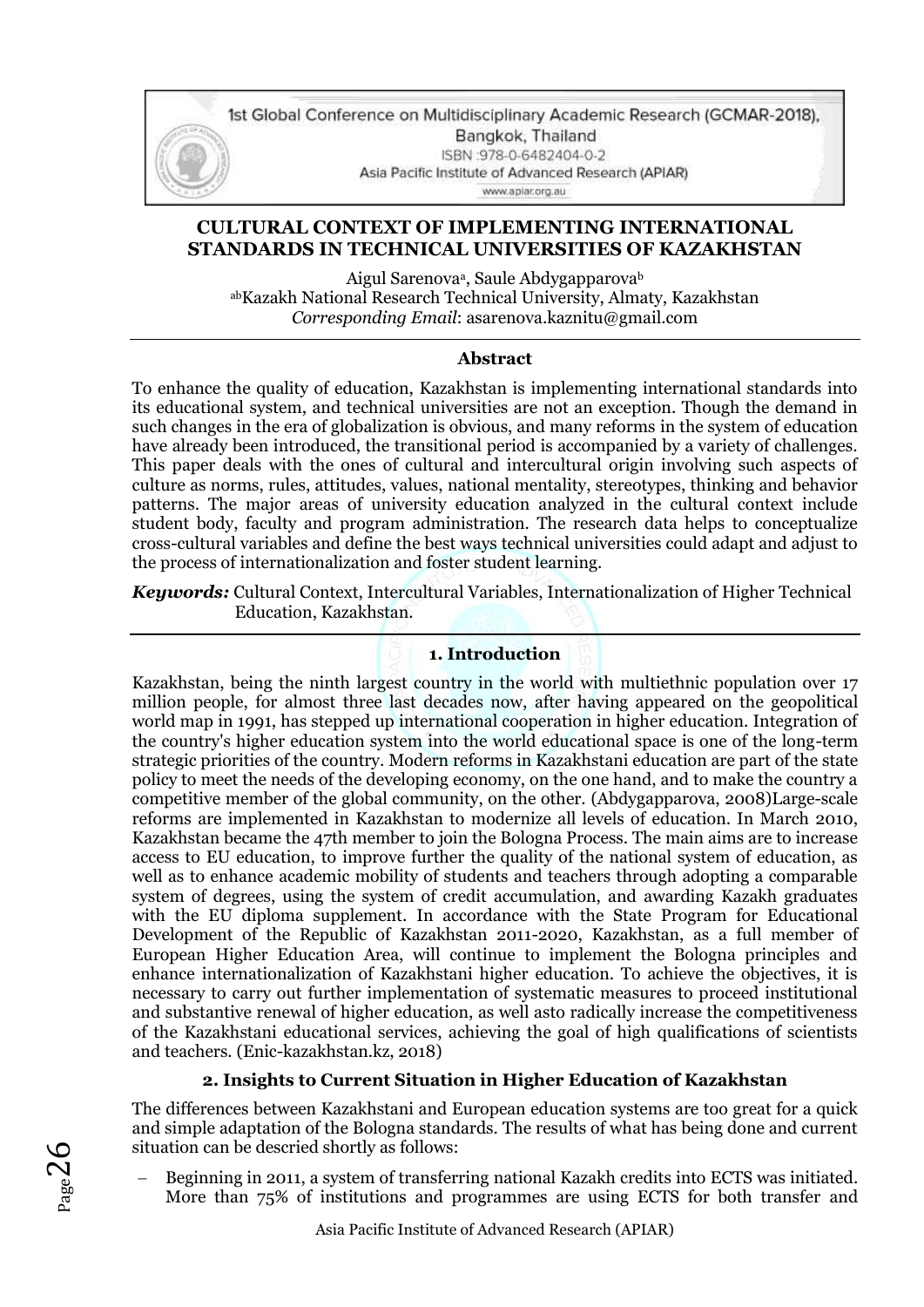accumulation purposes. Allocation of ECTS is based on learning outcomes and student workload. (Eacea.ec.europa.eu, 2018)

- − The system of higher education underwent restructuring. The three level model of education was introduced: Bachelor's program, Master's program and doctorate.
- − Thus, the legal framework for development of academic mobility has been created (User, 2018). It is one of the effective ways to increase the quality of training personnel. The first steps in development of academic mobility have already been made. Besides, the mechanism of internal academic mobility was developed. The principle of this mechanism is 'regional higher education institution – national university' and it means that the students from the regional higher education institutions will be able to study in the leading higher education institutions of the country.
- New principles of financing of higher education were introduced. The program on development of education for 2020 provides for the measures that will promote autonomy of the national research universities since 2015, national higher education institutes – since 2016 and since 2018 all the rest higher education institutions of the country.
- The fulfillment of the parameters of the Bologna Process in the education system of Kazakhstan will allow for quality services at the level of world standards in view of integration into the European Higher Education Area.

In general, the society treated the changes brought to the higher education system of Kazakhstan as impressive. The situation when all Kazakhstan universities had to teach an absolutely identical, unified set of disciplines in each specialty does not exist anymore, but as everything new, these alternations were accompanied by doubt and fear. There are some reasons for it: for instance, the older generation educated in the former Union of Soviet Socialist Republics believes that despite the ideological nature of the educational system in the Soviet Union, its effectiveness, especially the quality of engineering and technical training, was recognized worldwide. Therefore they did not and still do not want to make any changes in the system of higher education.

Moreover during the transition to European system of higher education some critical attitude to "endless reforms" and a number of challenges has been aroused. These challenges deal with:

- − student body,
- − faculty

 $Page2'$ 

and program administration.

Annually in Kazakhstan, graduates of secondary schools take the United National Testing (UNT)(Egov.kz, 2018). From 2004 until2016, this test was taken both for obtaining a certificate of secondary education and for admission to universities and allocation of state grants. The reason why it had been criticized everywhere was that the test being in a multiple choice format had been trained and prepared for within the last two years at schools during the classes. It is obvious that future students had neither been practiced study skills nor developed their critical thinking abilities without mentioning communication, creativity or collaboration, so called "21st century skills" or "Four Cs". Of course, at the university students should catch up in order to meet the requirements of the higher education institutions. It takes time, effort and not everyone can cope with that. Sometimes, they prefer to fall back on cheating, plagiarism or other ways of breaking Academic Policy. Since 2017, the format and requirements have changed. And it is difficult to judge the effectiveness and changes of the new format since it was introduced only a year ago.

The faculty, foremost, cannot completely depart from the old methodology, where they decided completely what and how the student should be trained. Classes are more teacher-centered than student-centered, more book oriented than activity-oriented, whereas the essence of the new technology is that the teacher should teach how to learn, thus preparing students for lifelong learning being a facilitator and a motivator at the same time, so teachers cannot be the source of knowledge any more. One more social phenomenon called corruption still continues to exist now in some of the institutions of higher education as a relic of history. (Heyneman, 2008).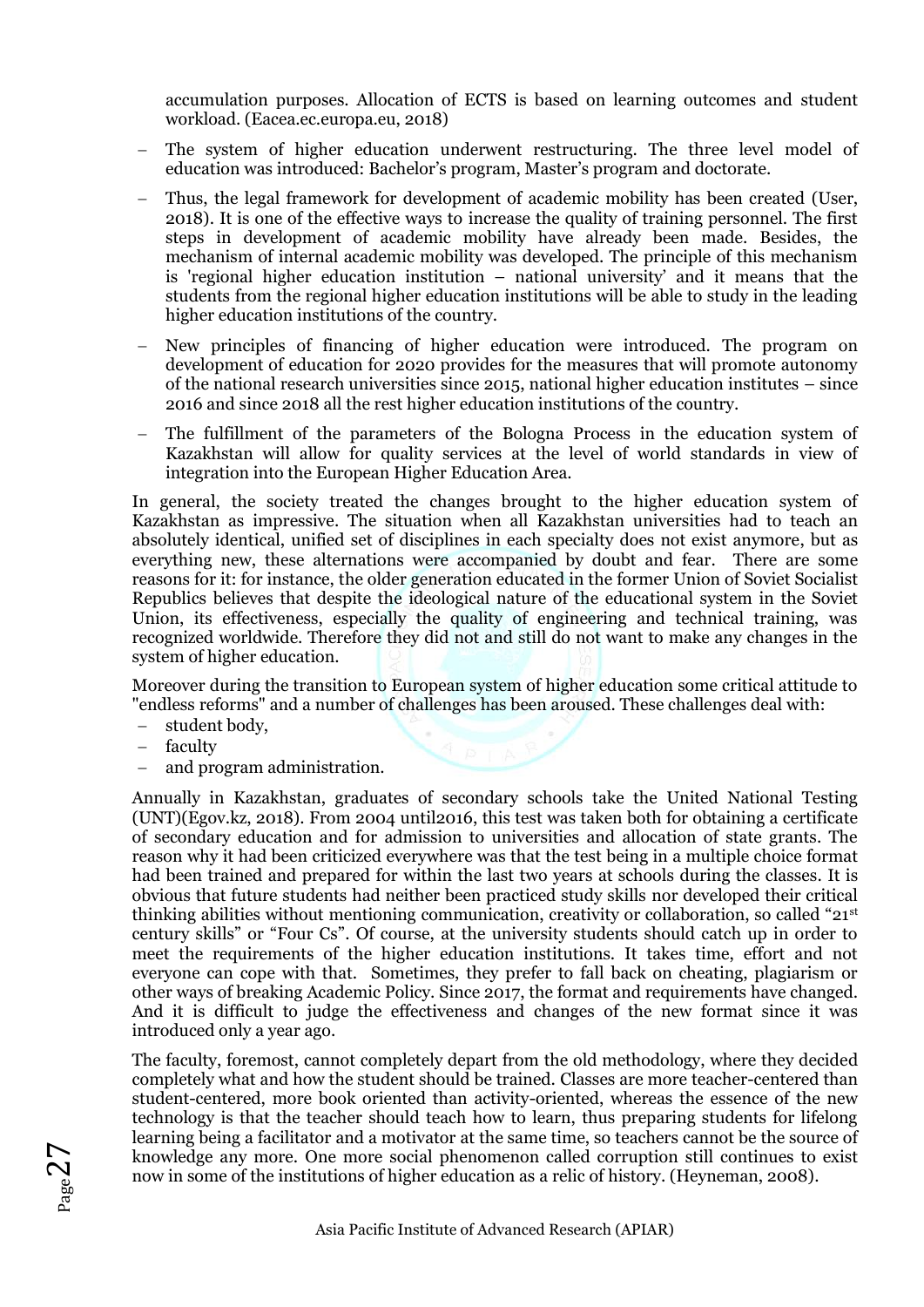A number of problems persist in the way the reforms are administrated, managed and controlled. Higher education is being reformed, but most schools largely functions in the old way. For instance, though the reforms plan the transfer to 12 years of schooling, the implementation of the change is postponed from year to year. The main reason of resistance is very cultural and it comes from previous Soviet period. Current situation demonstrates resistance to reforms by some older instructors, a staunch hierarchy and bureaucracy at most Kazakhstan universities, thus, there is an urgent necessity for at least a generation change. University administration from their side should lay the groundwork for productive, creative and result-oriented work in new matters and situations.

#### **3. Methodology**

To analyze how the international standards are implemented and what challenges are met by students, one of the leading technical universities of Kazakhstan was chosen. The major object of the research was the freshmen student body.

General information: The number of students within three academic years changes as follows: 3100 in 2015-2016, 1811 in 2016-2017 and 1254 in current, 2017 – 2018.In the current academic year - 1254 students are represented by the local citizens that come from all 14 regions of Kazakhstan and two largest cities Astana and Almaty, plus 54 students from abroad (from Afghanistan, Uzbekistan, Kyrgyzstan, China, Tajikistan, Mongolia, and Russia). There are 935males and 319females 17-18 of age.1122 of them are awarded state scholarships and 132pay for their studies.

The reason why freshers are chosen is that the first year of study at the University is considered to be the most difficult and important due to several reasons: they learn to take decisions themselves and take the responsibility for them. During the first year of studies, students encounter the following difficulties:

- − a new environment (big city temptations),
- − new people (missing parents, friends),
- − new study rules, including study requirements(that differ from secondary schools' ones).

The first year isan adaptation period, within which students study general subjects such as the Kazakh or the Russian languages (due to the medium of interaction at school), English (levelbased learning in accordance with CEFR), Math (1,2,3), Modern Kazakhstan History, Philosophy, Physical training, Introduction into a professional field and in correspondence with the chosen specialty, they study Physics or Chemistry.

To research the motivation, expectations and challenges of the students of the first year of study at the university a survey was conducted among them at the beginning of their second semester. The purpose of the study was to examine diverse issues. The survey included one open-ended and 20 multiple-choice questions so that students could choose several answers and they also were given the opportunity to leave comments under each question. The questions covered several areas of analysis: (1) student motivation, (2) expectations, (3) teaching and learning process, (4) student life and (5) logistics and schedule.

The survey was voluntary, anonymous and it was conducted online (through Google forms). 823 respondents (that is 73,4% of the total number) filled in the survey within 7 days. Student responses were reviewed and grouped for further analysis.

# **4. Data Analysis and Discussion**

All the results were analyzed statistically and calculated in percent. **Items related to student motivation and awareness**

- Students' motivate onto study at the university was analyzed on the basis of the following data:
- − state scholarship**– 35%**
- − chosen specialty –**28%**
- − influenced by a close environment (parents, friends etc.) **7%**
- − interesting student life **6%**

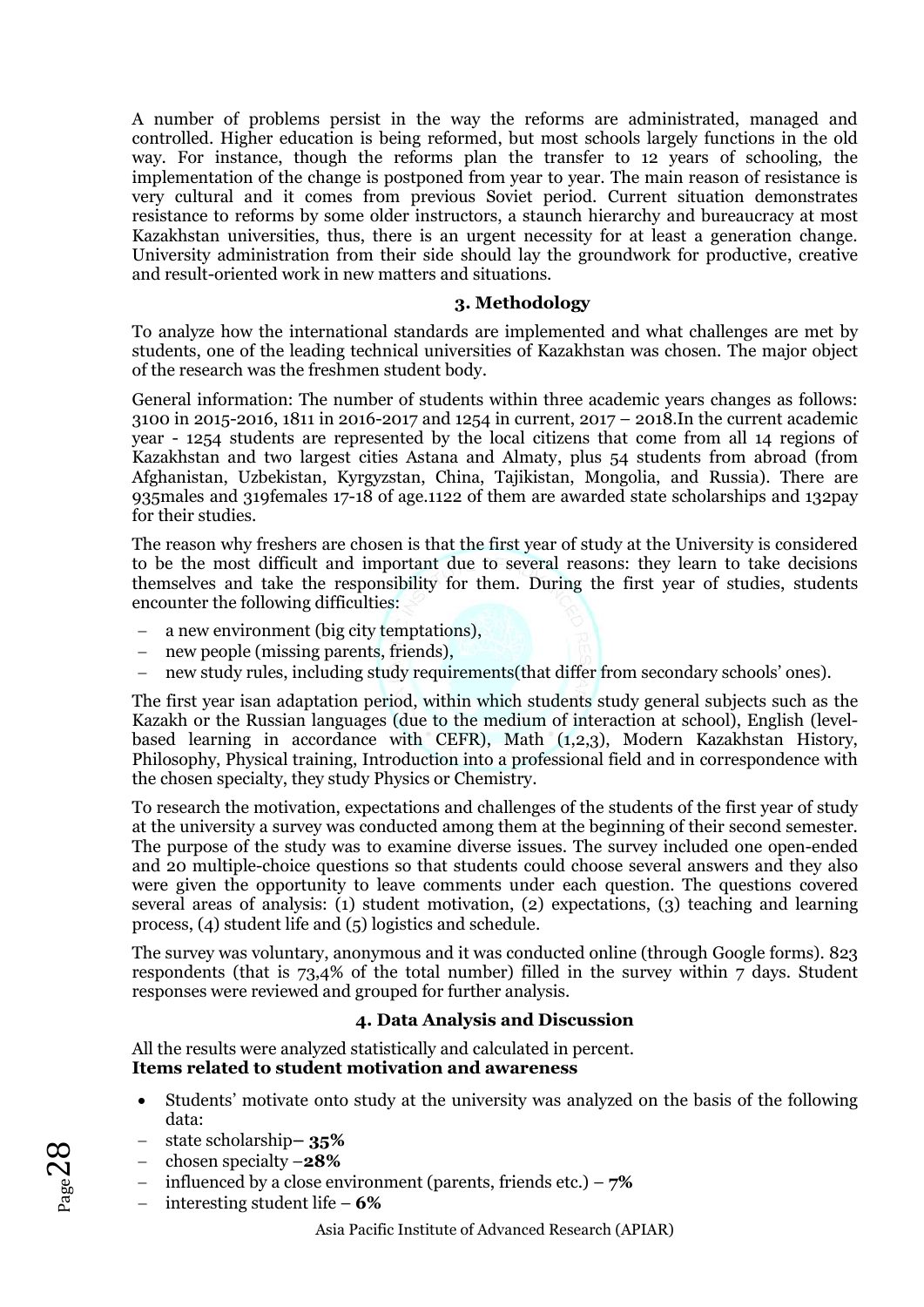- Students awareness of their future profession
- − have a clear idea of their future professional activities**– 50%**
- − have a vague idea of the chosen profession and they hope that it will be more clear when they are at their undergraduate training –**22 %**
- − question their decision **11%**
- − haven't even thought about that **17%**
- The most important thing for students at the university is
- − Interactions with friends **33%**
- − Fascinating classes **29%**
- − Comfortable timetable–**24%**
- − Interesting teachers **19%**

The data give floor to the opinion that more attention should be paid to vocational guidance in specialties and specializations during the first semester or even the first year of studies to help students to be aware of their future specialty. For example, "people from the industry" should be invited as guest lecturers especially, those who have rich experience and know the subtleties of work "in the field" and others. Consequently, it is necessary to work on the image, so that the university's reputation becomes the main criterion in choosing a university.

## **4.1 Student Expectations**

The data received demonstrates that only 7% of students admit that the university fully (for all 100%) meets their expectations, while 30% of freshers consider that the majority of their expectations are met (up to 75%).For 24% of students only half of their expectations (50%) are met. The biggest group of 39%, admit that what they have met does not practically meet their expectations. Most students expected that studying at university should be more difficult, more interesting, more challenging, more involving than studying at school. But, as the survey show, the expectations are too high and they are not met.

# **Teaching and learning process**

If students know the requirements of the course (syllabus, learning outcomes, assessment criteria, deadlines etc.)

 $Yes - 66\%$ Not everything – 27% Partly  $-6%$ Not at all  $-1\%$ 

In general, students know the requirements. However, they have concerns regarding their studies. They want to have an opportunity to make changes, thus:

Students want to increase the number of office hours  $-45\%$ Students want to increase the number of laboratory and practices  $-37\%$ Students want to increase the number of lectures – 18%

As the survey showed, about half of respondents want to increase the number of office hours, this demonstrates the desire of students to receive additional individual consultations on disciplines, as well as the desire to get more knowledge. A third of the respondents would like to increase the number of practical and laboratory studies, which confirms the greater effectiveness of contact hours. According to the credit technology, the schedule is compiled individually, and groups are always different for different disciplines. Students choose the courses and the teachers for themselves. It infers that the best teachers are always in demand and sought after. Moreover, students of various specialties and years of study can meet in a class. The students in their comments noted not once that "it would be better if they were taught in the same groups". First, it comes from school, second, earlier, before the credit system was introduced, there were study groups for the whole study period. It means that students feel themselves more comfortable studying in the same group for the whole period of study.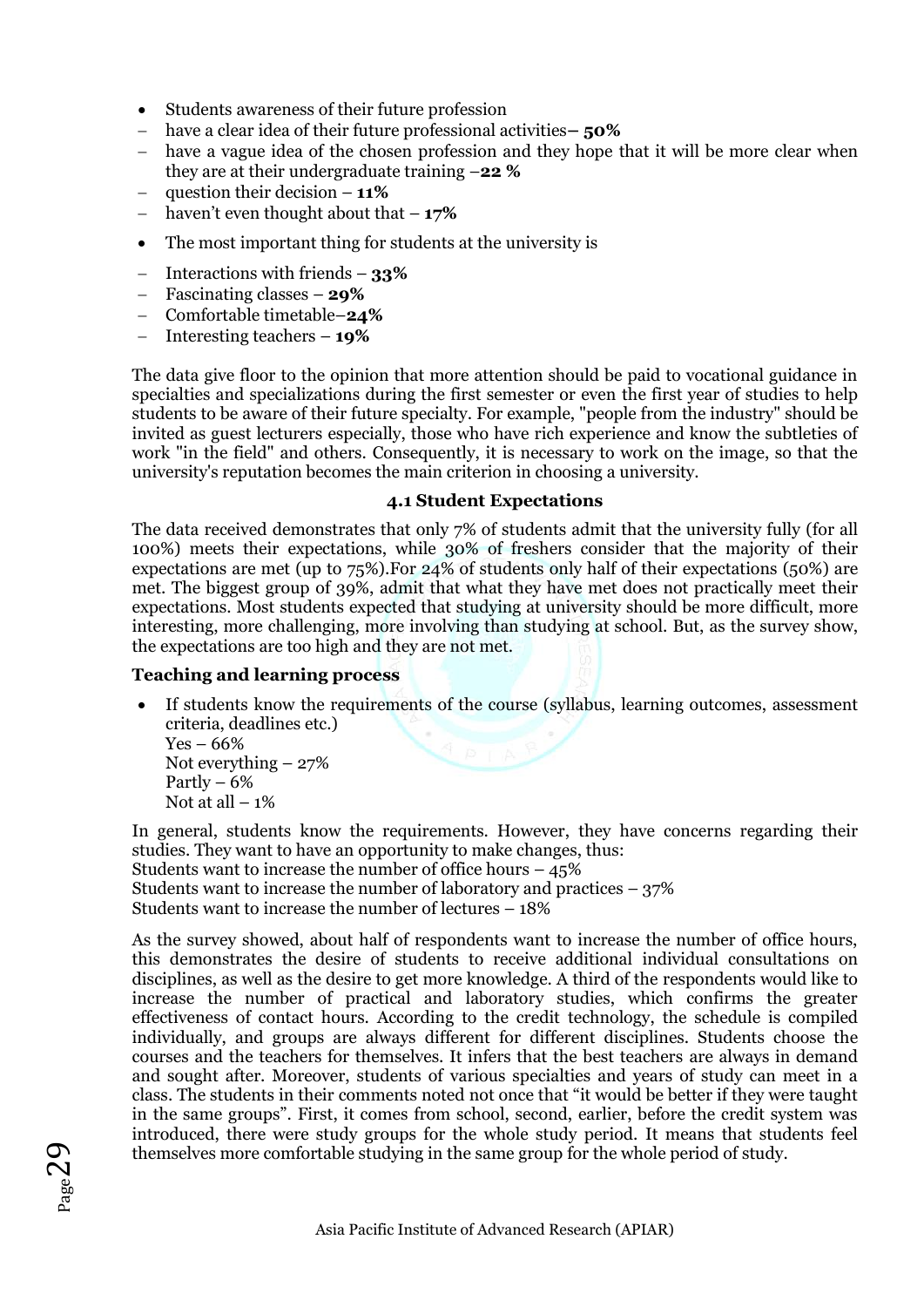# **Student life**

Students about student organizations and extra-curricular activities: do not participate - 57% have positive influence – 18% have negative influence  $-15\%$ have no influence -  $11\%$ 

For one third of students, it is very important to communicate with peers, which can be supported through student clubs and organizations. To do this, it is necessary to create conditions for their work and development, to provide all possible support, to motivate students to organize social events that will unite them and create a "university spirit and patriotism". However, more than half of the students do not belong to any of the student organizations. As it is seen from their comments, the studies take much time and they choose to spend more time studying than participating in different events.

Almost half of surveyed students (48%) do sports only at the physical training lessons, 36% do sports three times a week despite the classes. 5% do not do any at all, while 11% do sports every day.

## **Logistics and schedule**

24% of respondents answered that for them the most important thing in the university is a convenient schedule. 60% of respondents positively assessed their schedule, respectively – 40% negatively. At the same time, the most criticism is the early start of classes and the presence of "windows" (breaks between the classes).A convenient starting and finishing time of daily classes is also very important for students, because 29% of students spend more than 1 hour to get to the university. Moreover, this is explained by the fact that Office Registrar schedules the time table for the students. Students don't have to compile and/or make changes in their time table, which leads to their disappointment, dissatisfaction and decrease in motivation. Within the credit system of education it is supposed that students have the right and opportunity to choose courses to study and teachers to learn from. The administration tries, but still cannot manage this function in the university's portal.

Half of those who live in the dormitory are dissatisfied with the living conditions. Lack of acceptable living conditions de-motivates students and it is obvious that this has a very negative impact on their academic performance. It is necessary to exert maximum efforts to improve the conditions in the dormitory, which will positively affect the progress and overall satisfaction level of students and their parents.

The majority of respondents are confident in the importance of infrastructure and technical support, while a quarter of respondents rated the auditorium as negative. It is also obvious that even a brilliant instructor cannot effectively develop the interest in fundamental sciences without necessary equipment for educational laboratories and classrooms with the necessary training and research equipment, measuring instruments, reagents, audiovisual and other provisions.

Students spend most of the day at the university catering facilities which are also important for them. 51% of the responders are satisfied with catering organization at the Uni. While 34% eat outside of the campus of the University.

## **Administration and academic policy**

For the first year students there is an institute of advisers. Three quarters of the respondents positively assess the work of their adviser. While carrying out a similar anonymous survey among the advisors, it turned out that the advisors themselves are not sufficiently motivated (The same survey was done among advisors, though advisers' survey is not included into this paper)

To improve communication with freshmen, an account was created in Instagram, which showed its effectiveness in practice. Moreover, students positively assess the work of the Dean's office that is in contact with students twenty four hours a week. This means that from the survey, the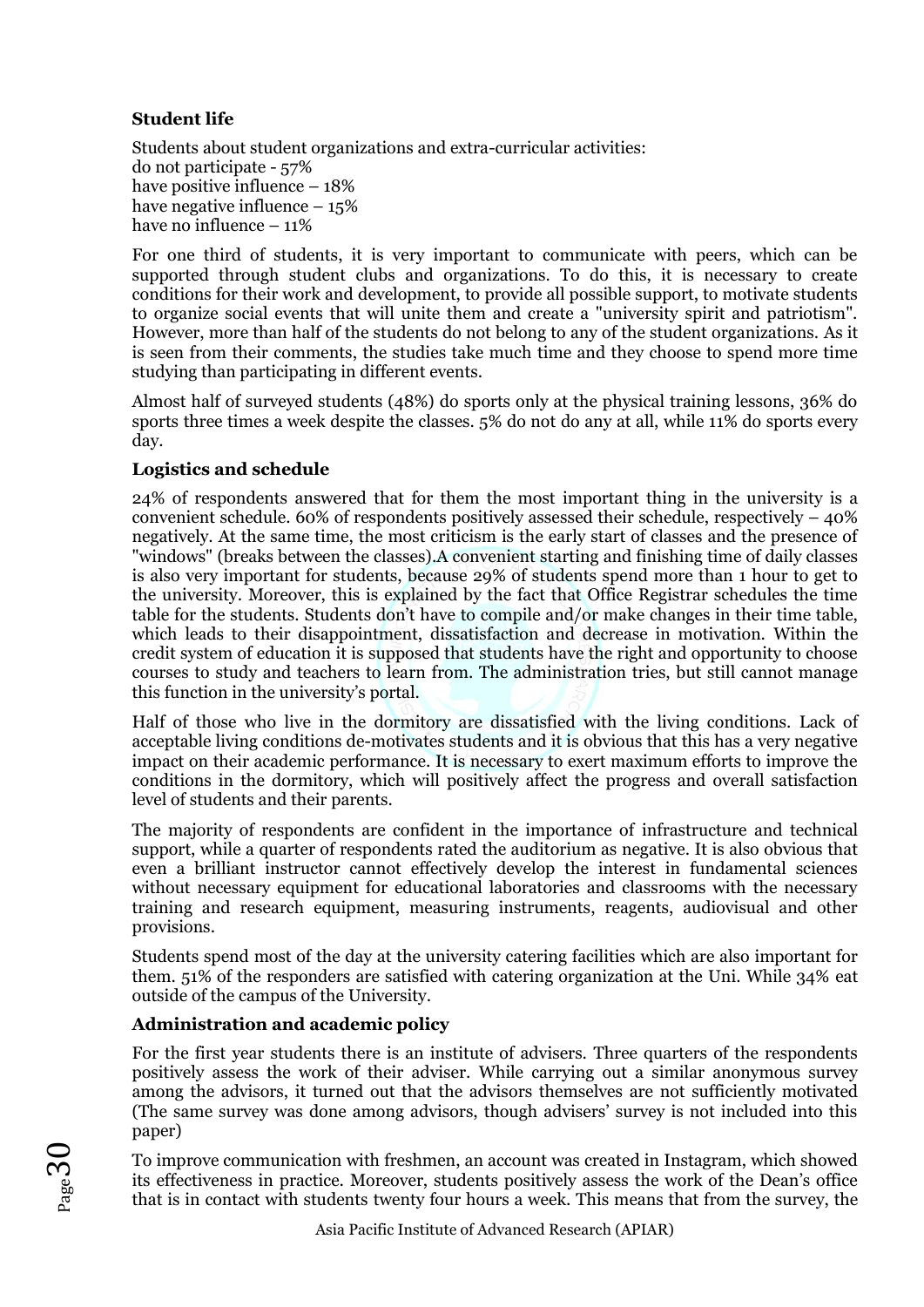level of student satisfaction with the services provided by our university is quite low. From the comments to the questions, it can be concluded that the problem areas are the schedule, as well as the living conditions at the university and the dormitory as a whole. It is important to note that many students of the 1st year point out in their comments incorrect and rude communication from administration and even teaching staff. Students' negative moods can adversely affect the image of the university in the eyes of potential students.

#### **Conclusion**

Implementing international standards into the higher education of Kazakhstan takes not only time, but should also be treated as a process with difficulties to overcome. These difficulties have a cultural background, thus the whole process related to the student body, faculty and administration should be adapted to a cultural context. Students should learn the new rules, the ways to make decisions by themselves and to take the responsibility for that. Teachers should develop their professionalism and be achievement-oriented in order to be in tune with all the changes in the educational system, to be competitive and demanded. Moreover, in order to teach the 21stcentury skills, teachers themselves should possess those skills. The university administration should create better conditions for a favorable working environment for all students and teachers. Internationalization in Kazakhstan is in its very beginning, there is much to be done: the difficulties to overcome, the minor processes to be analyzed and some cultural issues to be solved.